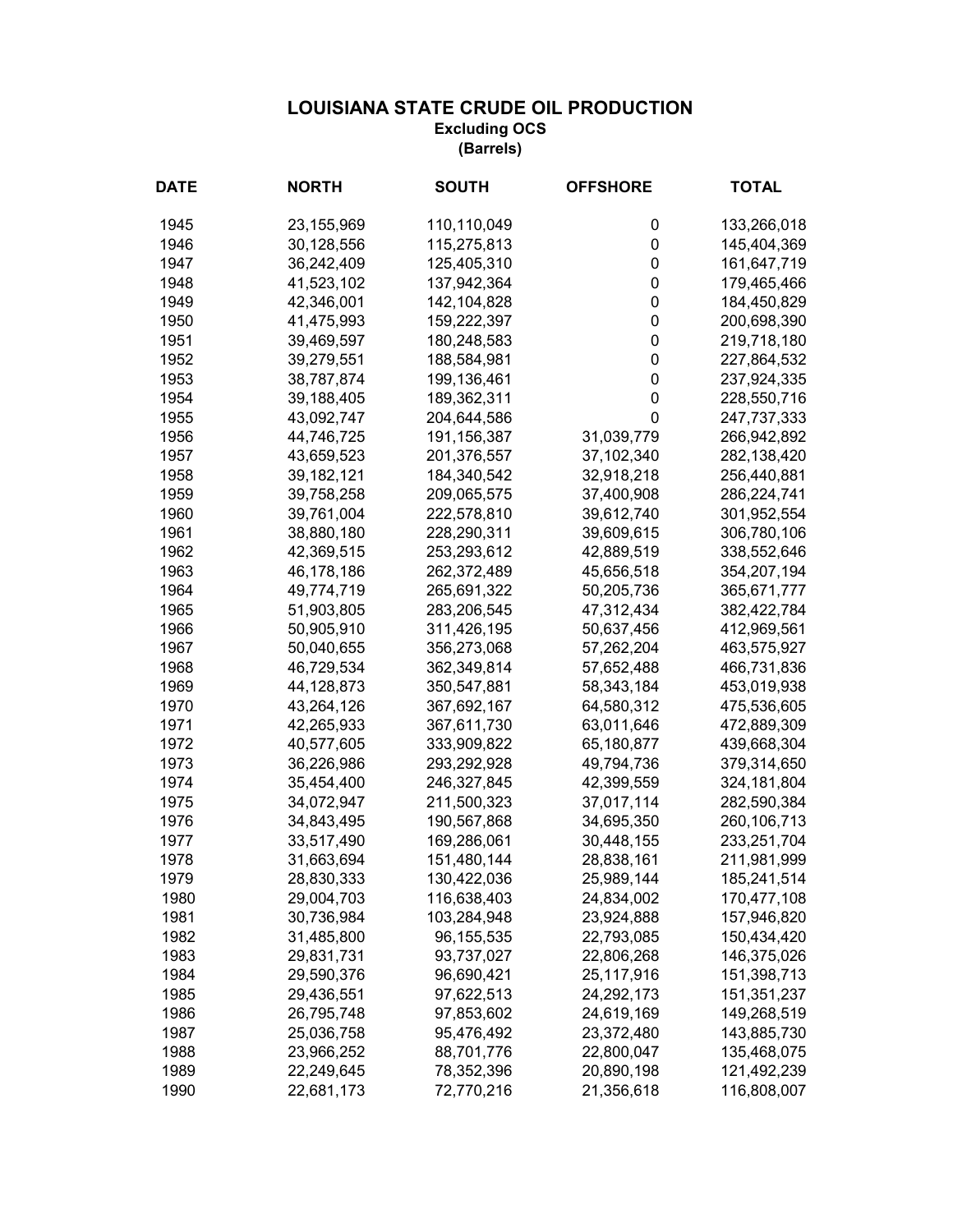| <b>DATE</b> | <b>NORTH</b> | <b>SOUTH</b> | <b>OFFSHORE</b>         | <b>TOTAL</b> |
|-------------|--------------|--------------|-------------------------|--------------|
|             |              |              |                         |              |
| January     | 1,932,285    | 5,745,105    | 1,917,984               | 9,595,374    |
| February    | 1,765,088    | 5,296,617    | 1,816,150               | 8,877,855    |
| March       | 1,859,300    | 6,141,181    | 1,923,392               | 9,923,873    |
| April       | 1,818,924    | 5,815,600    | 1,979,549               | 9,614,073    |
| May         | 1,835,573    | 5,901,525    | 1,976,500               | 9,713,598    |
| June        | 1,844,152    | 5,612,012    | 1,957,818               | 9,413,981    |
| July        | 1,906,026    | 5,864,183    | 1,965,316               | 9,735,525    |
| August      | 1,832,464    | 5,959,812    | 1,933,981               | 9,726,257    |
| September   | 2,092,789    | 5,538,665    | 1,673,656               | 9,305,109    |
| October     | 1,982,854    | 5,961,187    | 1,670,533               | 9,614,574    |
| November    | 1,883,531    | 5,839,683    | 1,626,970               | 9,350,184    |
| December    | 1,940,485    | 5,891,962    | 2,056,264               | 9,888,711    |
| 1991 Total  | 22,693,470   | 69,567,532   | 22,498,111              | 114,759,114  |
|             |              |              |                         |              |
| January     | 1,854,601    | 5,846,971    | 1,927,168               | 9,628,740    |
| February    | 1,789,150    | 5,503,458    | 1,834,072               | 9,126,679    |
| March       | 1,892,562    | 5,919,715    | 1,991,985               | 9,804,262    |
| April       | 1,834,758    | 5,718,002    | 1,997,025               | 9,549,786    |
| May         | 1,877,001    | 5,914,605    | 1,912,304               | 9,703,910    |
| June        | 1,762,845    | 5,773,542    | 1,860,988               | 9,397,375    |
| July        | 1,808,774    | 5,972,897    | 1,807,666               | 9,589,337    |
| August      | 1,833,670    | 5,324,899    | 1,524,797               | 8,683,366    |
| September   | 1,785,493    | 5,316,348    | 1,742,287               | 8,844,128    |
| October     | 1,884,433    | 5,795,795    | 1,807,965               | 9,488,193    |
| November    | 1,810,142    | 5,471,956    | 1,645,323               | 8,927,420    |
| December    | 1,781,371    | 5,727,349    | 1,768,507               | 9,277,228    |
| 1992 Total  | 21,914,801   | 68,285,536   | 21,820,087              | 112,020,424  |
|             |              |              |                         |              |
| January     | 1,784,166    | 6,185,313    | 1,203,223               | 9,172,702    |
| February    | 1,637,831    | 5,590,992    | 1,126,612               | 8,355,435    |
| March       | 1,781,122    | 6,191,223    | 1,202,823               | 9,175,168    |
| April       | 1,710,167    | 6,041,234    | 1,197,943               | 8,949,344    |
| May         | 1,733,949    | 6,216,811    | 1,277,344               | 9,228,104    |
| June        | 1,658,355    | 6,033,284    | 1,253,468               | 8,945,107    |
| July        | 1,703,485    | 6,239,086    | 1,278,947               | 9,221,518    |
| August      | 1,694,613    | 6,245,100    | 1,230,006               | 9,169,719    |
| September   | 1,640,369    | 6,024,475    | 1,189,831               | 8,854,675    |
| October     | 1,676,994    | 6,151,350    | 1,232,016               | 9,060,360    |
| November    | 1,599,290    | 5,778,301    | 1,136,546               | 8,514,137    |
| December    | 1,623,246    | 5,832,461    | 1,119,644<br>14,448,403 | 8,575,351    |
| 1993 Total  | 20,243,587   | 72,529,630   |                         | 107,221,620  |
| January     | 1,576,999    | 5,752,054    | 1,128,673               | 8,457,726    |
|             |              |              |                         |              |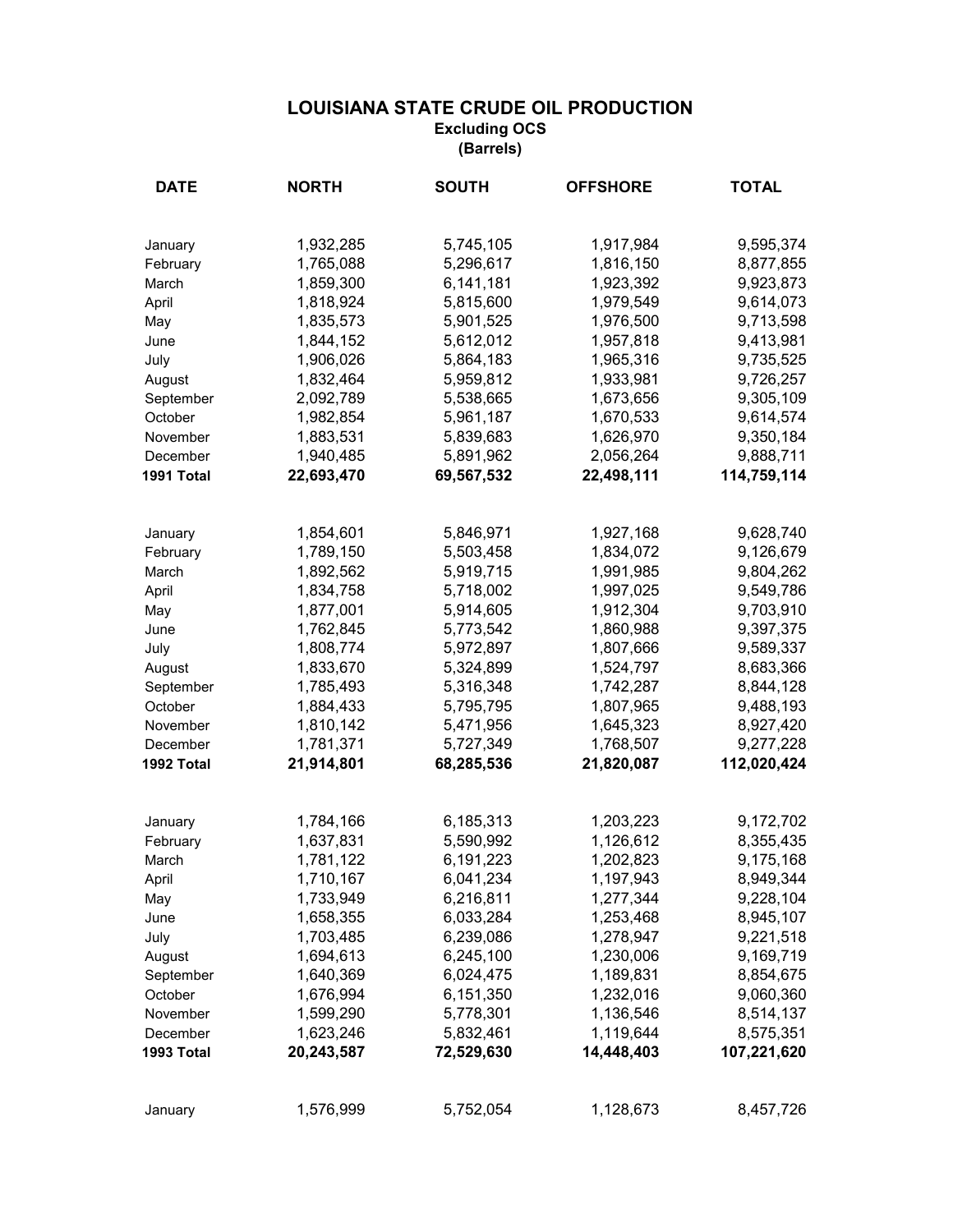| <b>DATE</b> | <b>NORTH</b> | <b>SOUTH</b> | <b>OFFSHORE</b> | <b>TOTAL</b> |
|-------------|--------------|--------------|-----------------|--------------|
| February    | 1,344,492    | 5,268,285    | 1,022,963       | 7,635,740    |
| March       | 1,525,143    | 5,905,281    | 1,078,209       | 8,508,633    |
| April       | 1,436,640    | 5,706,963    | 1,117,292       | 8,260,895    |
| May         | 1,478,126    | 5,780,138    | 1,177,810       | 8,436,074    |
| June        | 1,414,486    | 5,525,459    | 1,098,812       | 8,038,757    |
| July        | 1,426,861    | 5,661,084    | 1,141,128       | 8,229,073    |
| August      | 1,432,474    | 5,637,240    | 1,074,607       | 8,144,321    |
| September   | 1,396,561    | 5,371,035    | 1,162,447       | 7,930,043    |
| October     | 1,437,566    | 5,495,396    | 1,270,818       | 8,203,780    |
| November    | 1,447,881    | 5,372,527    | 1,228,939       | 8,049,347    |
| December    | 1,457,575    | 5,587,658    | 1,214,814       | 8,260,047    |
| 1994 Total  | 17,374,804   | 67,063,120   | 13,716,512      | 98,154,436   |
|             |              |              |                 |              |
| January     | 1,439,376    | 5,523,754    | 1,193,843       | 8,156,973    |
| February    | 1,308,428    | 4,974,249    | 1,040,095       | 7,322,772    |
| March       | 1,426,283    | 5,543,297    | 1,150,361       | 8,119,941    |
| April       | 1,344,807    | 5,361,569    | 1,161,483       | 7,867,859    |
| May         | 1,397,973    | 5,643,360    | 1,216,444       | 8,257,777    |
| June        | 1,333,716    | 5,471,237    | 1,306,042       | 8,110,995    |
| July        | 1,357,138    | 5,540,627    | 1,384,483       | 8,282,248    |
| August      | 1,359,569    | 5,417,828    | 1,387,324       | 8,164,721    |
| September   | 1,308,717    | 5,372,841    | 1,401,073       | 8,082,631    |
| October     | 1,346,127    | 5,178,509    | 1,289,041       | 7,813,677    |
| November    | 1,292,199    | 5,335,673    | 1,354,881       | 7,982,753    |
| December    | 1,332,622    | 5,450,343    | 1,311,914       | 8,094,879    |
| 1995 Total  | 16,246,955   | 64,813,287   | 15,196,984      | 96,257,226   |
|             |              |              |                 |              |
| January     | 1,325,288    | 5,373,129    | 1,222,159       | 7,920,576    |
| February    | 1,247,808    | 4,982,813    | 1,122,229       | 7,352,850    |
| March       | 1,417,676    | 5,513,030    | 1,146,943       | 8,077,649    |
| April       | 1,344,606    | 5,384,650    | 1,071,799       | 7,801,055    |
| May         | 1,401,752    | 5,607,810    | 1,092,236       | 8,101,798    |
| June        | 1,320,656    | 5,325,838    | 1,029,679       | 7,676,173    |
| July        | 1,362,301    | 5,373,422    | 1,137,746       | 7,873,469    |
| August      | 1,388,653    | 5,304,752    | 1,475,690       | 8,169,095    |
| September   | 1,399,276    | 5,147,589    | 1,416,513       | 7,963,378    |
| October     | 1,470,470    | 5,234,965    | 1,340,547       | 8,045,982    |
| November    | 1,394,464    | 5,197,363    | 1,333,839       | 7,925,666    |
| December    | 1,503,677    | 5,217,420    | 1,359,310       | 8,080,407    |
| 1996 Total  | 16,576,627   | 63,662,781   | 14,748,690      | 94,988,098   |
| January     | 1,444,356    | 5,038,666    | 1,312,123       | 7,795,145    |
| February    | 1,426,630    | 4,665,982    | 1,159,936       | 7,252,548    |
| March       | 1,456,269    | 5,419,636    | 1,299,101       | 8,175,006    |
|             |              |              |                 |              |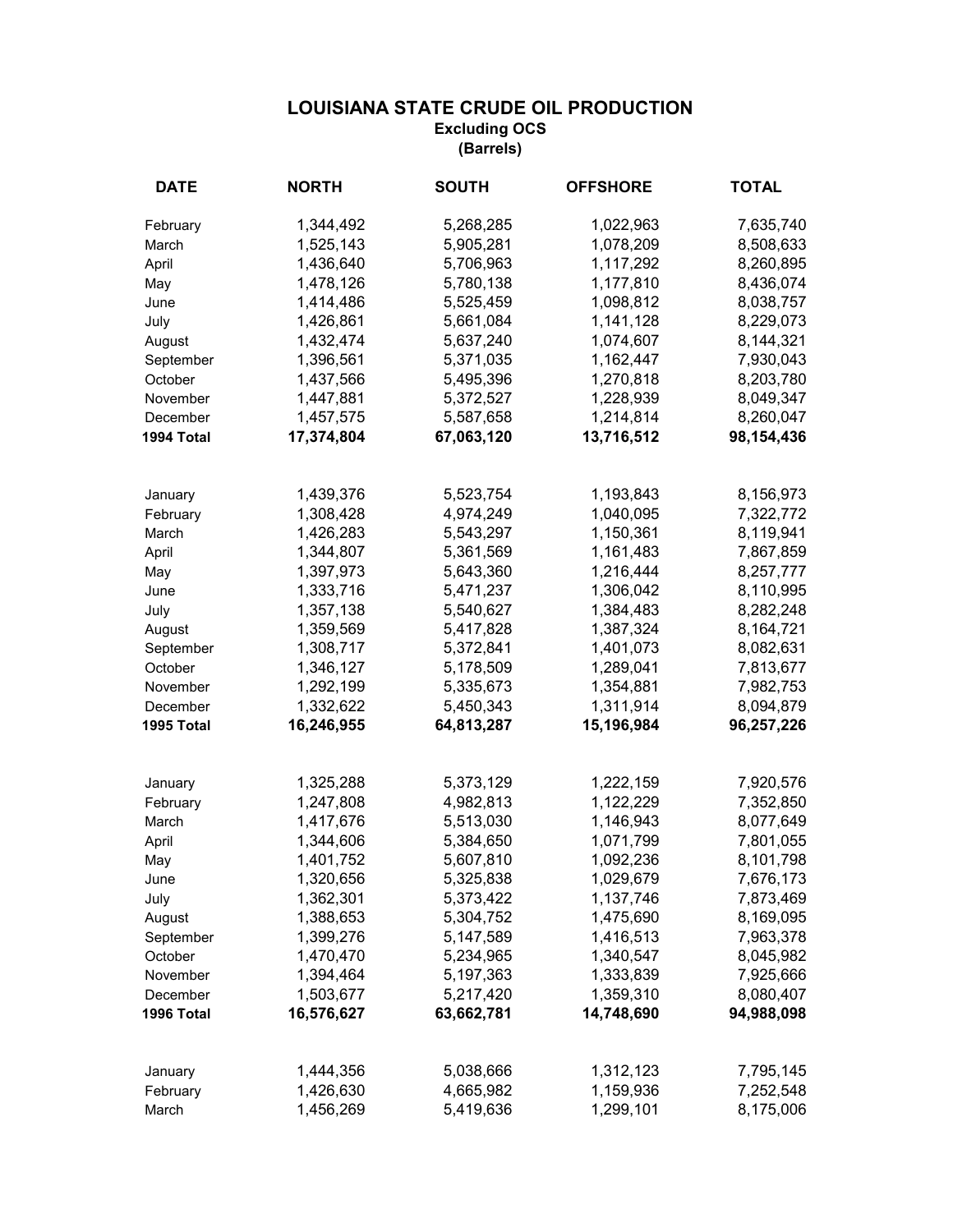| <b>DATE</b>          | <b>NORTH</b>           | <b>SOUTH</b>           | <b>OFFSHORE</b>      | <b>TOTAL</b>           |
|----------------------|------------------------|------------------------|----------------------|------------------------|
| April                | 1,321,750              | 5,197,418              | 1,141,028            | 7,660,196              |
| May                  | 1,396,674              | 5,405,477              | 1,199,091            | 8,001,242              |
| June                 | 1,368,600              | 5,187,370              | 1,154,799            | 7,710,769              |
| July                 | 1,432,628              | 5,370,845              | 880,870              | 7,684,343              |
| August               | 1,417,038              | 5,531,499              | 989,791              | 7,938,328              |
| September            | 1,377,858              | 5,440,795              | 1,115,205            | 7,933,858              |
| October              | 1,528,480              | 5,730,385              | 1,179,736            | 8,438,601              |
| November             | 1,522,373              | 5,471,768              | 1,066,018            | 8,060,159              |
| December             | 1,562,010              | 5,520,422              | 1,040,124            | 8,122,556              |
| 1997 Total           | 17,254,666             | 63,980,263             | 13,537,822           | 94,772,751             |
|                      |                        |                        |                      |                        |
| January              | 1,593,932              | 5,437,601              | 1,146,674            | 8,178,207              |
| February             | 1,387,225              | 5,173,019              | 1,023,840            | 7,584,084              |
| March                | 1,539,560              | 5,599,221              | 1,119,484            | 8,258,265              |
| April                | 1,430,147              | 5,297,735              | 1,101,492            | 7,829,374              |
| May                  | 1,486,454              | 5,511,135              | 1,146,893            | 8,144,482              |
| June                 | 1,360,415              | 5,242,209              | 1,179,708            | 7,782,332              |
| July                 | 1,349,899              | 5,312,568              | 1,237,667            | 7,900,134              |
| August               | 1,282,430<br>1,186,379 | 5,267,009              | 1,156,887<br>776,424 | 7,706,326              |
| September<br>October | 1,249,655              | 4,451,132<br>5,046,953 | 908,086              | 6,413,935              |
| November             | 1,247,463              | 5,024,429              | 921,321              | 7,204,694<br>7,193,213 |
| December             | 1,206,695              | 4,966,096              | 1,012,794            | 7,185,585              |
| 1998 Total           | 16,320,254             | 62,329,107             | 12,731,270           | 91,380,631             |
|                      |                        |                        |                      |                        |
| January              | 1,147,100              | 4,904,078              | 1,018,513            | 7,069,691              |
| February             | 1,050,444              | 4,501,189              | 857,419              | 6,409,052              |
| March                | 1,169,287              | 4,947,970              | 1,047,814            | 7,165,071              |
| April                | 1,088,616              | 4,729,855              | 1,013,076            | 6,831,547              |
| May                  | 1,113,177              | 4,944,316              | 1,038,018            | 7,095,511              |
| June                 | 1,057,702              | 4,773,326              | 968,531              | 6,799,559              |
| July                 | 1,084,235              | 4,796,556              | 944,626              | 6,825,417              |
| August               | 1,073,725              | 4,665,792              | 1,004,693            | 6,744,210              |
| September            | 1,042,154              | 4,548,812              | 919,822              | 6,510,788              |
| October              | 1,069,147              | 4,665,225              | 944,813              | 6,679,185              |
| November             | 1,038,891              | 4,431,952              | 892,255              | 6,363,098              |
| December             | 1,090,249              | 4,583,289              | 857,569              | 6,531,107              |
| 1999 Total           | 13,024,727             | 56,492,360             | 11,507,149           | 81,024,236             |
| January              | 1,053,629              | 4,606,900              | 872,470              | 6,532,999              |
| February             | 1,012,052              | 4,330,580              | 806,775              | 6,149,407              |
| March                | 1,066,946              | 4,698,980              | 816,101              | 6,582,027              |
| April                | 1,020,597              | 4,511,983              | 799,180              | 6,331,760              |
| May                  | 1,029,248              | 4,730,909              | 813,030              | 6,573,187              |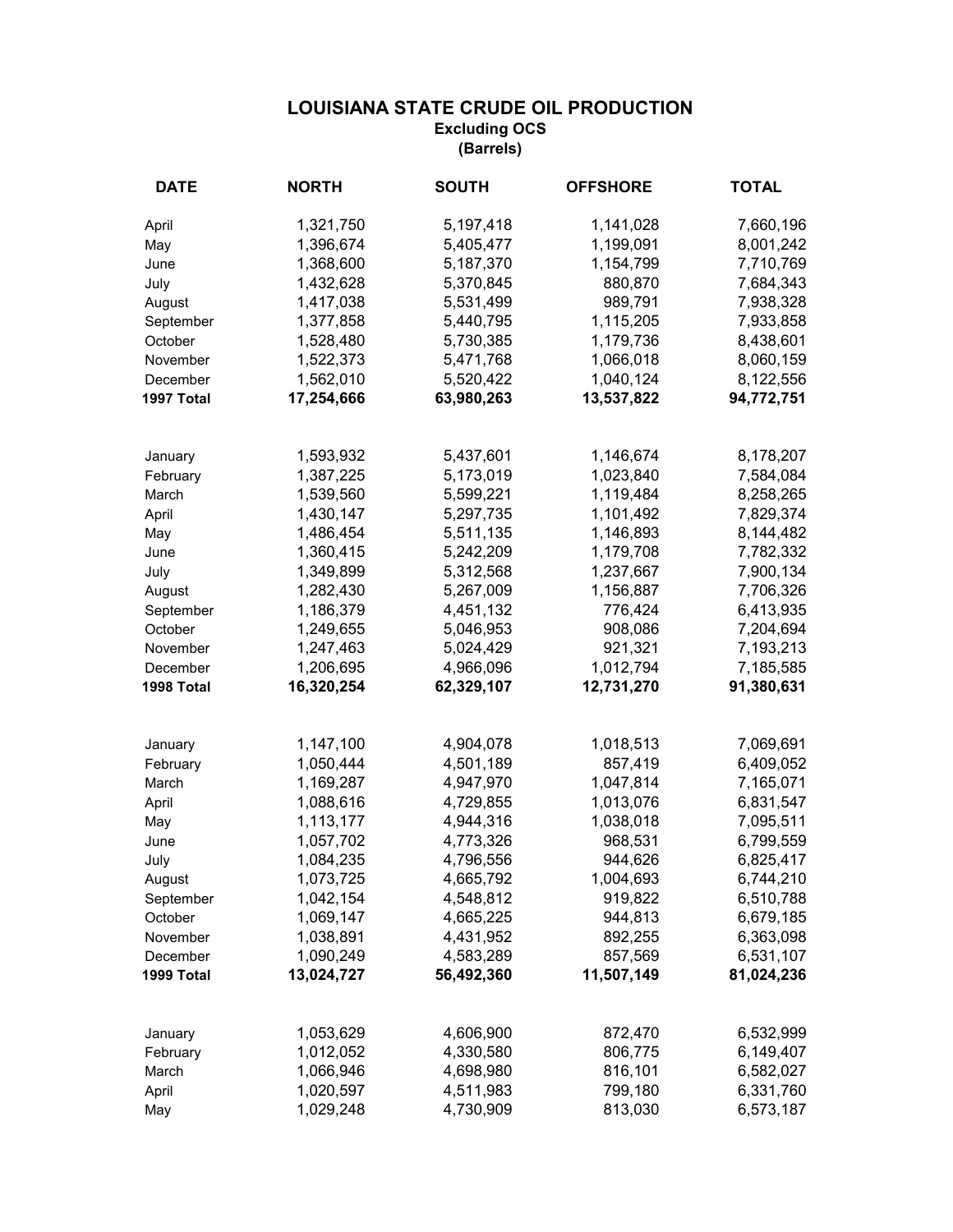| <b>DATE</b>            | <b>NORTH</b>          | <b>SOUTH</b>            | <b>OFFSHORE</b> | <b>TOTAL</b> |
|------------------------|-----------------------|-------------------------|-----------------|--------------|
| June                   | 980,004               | 4,500,575               | 856,608         | 6,337,187    |
| July                   | 991,108               | 4,616,105               | 904,346         | 6,511,559    |
| August                 | 974,482               | 4,636,332               | 941,478         | 6,552,292    |
| September              | 949,463               | 4,397,017               | 861,240         | 6,207,720    |
| October                | 995,973               | 4,509,812               | 873,795         | 6,379,580    |
| November               | 943,657               | 4,183,802               | 757,192         | 5,884,651    |
| December               | 873,248               | 4,234,828               | 818,332         | 5,926,408    |
| 2000 Total             | 11,890,407            | 53,957,823              | 10,120,547      | 75,968,777   |
|                        |                       |                         |                 |              |
| January                | 915,007               | 4,100,876               | 761,725         | 5,777,608    |
| February               | 862,300               | 3,900,708               | 765,493         | 5,528,501    |
| March                  | 906,802               | 4,333,823               | 817,499         | 6,058,124    |
| April                  | 902,301               | 4,317,096               | 801,491         | 6,020,888    |
| May                    | 924,513               | 4,506,216               | 822,766         | 6,253,495    |
| June                   | 904,117               | 4,286,109               | 794,668         | 5,984,894    |
| July                   | 929,714               | 4,414,859               | 819,673         | 6,164,246    |
| August                 | 918,177               | 4,344,397               | 745,142         | 6,007,716    |
| September              | 892,721               | 4,136,237               | 760,117         | 5,789,075    |
| October                | 912,751               | 4,285,427               | 754,651         | 5,952,829    |
| November               | 878,526               | 4,161,935               | 727,764         | 5,768,225    |
| December<br>2001 Total | 888,108<br>10,835,037 | 4,118,755<br>50,906,438 | 722,595         | 5,729,458    |
|                        |                       |                         | 9,293,584       | 71,035,059   |
| January                | 883,039               | 3,900,627               | 691,967         | 5,475,633    |
| February               | 799,250               | 3,497,958               | 630,224         | 4,927,432    |
| March                  | 871,867               | 3,852,353               | 665,133         | 5,389,353    |
| April                  | 810,422               | 3,686,443               | 619,884         | 5,116,749    |
| May                    | 835,545               | 3,878,033               | 721,887         | 5,435,465    |
| June                   | 797,529               | 3,723,244               | 716,239         | 5,237,012    |
| July                   | 814,589               | 3,692,336               | 720,798         | 5,227,723    |
| August                 | 804,401               | 3,688,958               | 680,110         | 5,173,469    |
| September              | 767,849               | 3,284,563               | 483,027         | 4,535,439    |
| October                | 777,081               | 2,972,082               | 451,722         | 4,200,885    |
| November               | 780,124               | 3,403,122               | 610,152         | 4,793,398    |
| December               | 793,058               | 3,571,942               | 639,518         | 5,004,518    |
| 2002 Total             | 9,734,754             | 43,151,661              | 7,630,661       | 60,517,076   |
| January                | 804,494               | 3,551,556               | 697,391         | 5,053,441    |
| February               | 755,783               | 3,269,276               | 624,457         | 4,649,516    |
| March                  | 830,475               | 3,592,564               | 732,202         | 5,155,241    |
| April                  | 783,006               | 3,488,880               | 735,503         | 5,007,389    |
| May                    | 782,202               | 3,619,718               | 759,646         | 5,161,566    |
| June                   | 755,813               | 3,471,871               | 712,376         | 4,940,060    |
| July                   | 765,975               | 3,547,386               | 743,889         | 5,057,250    |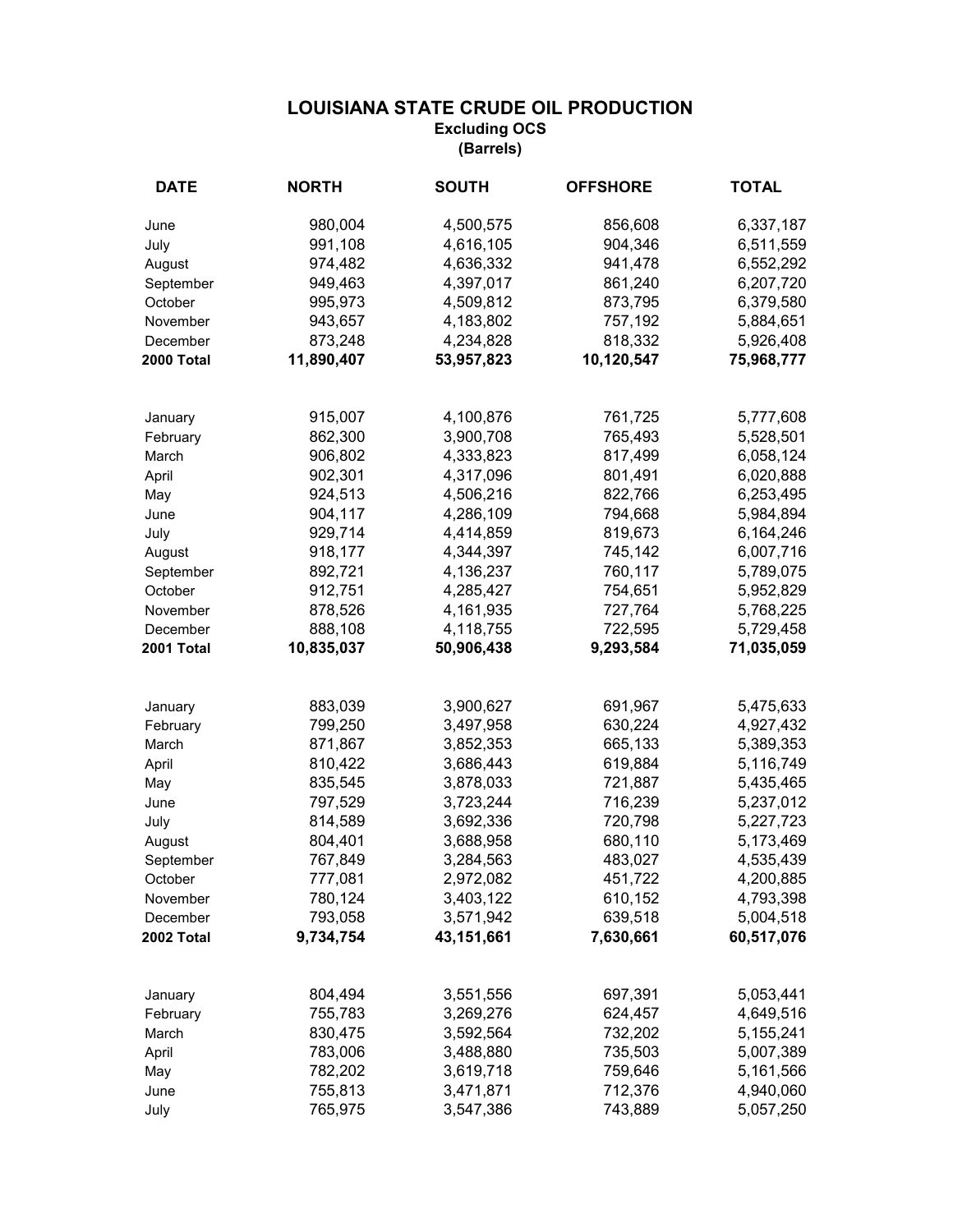| <b>DATE</b> | <b>NORTH</b> | <b>SOUTH</b> | <b>OFFSHORE</b> | <b>TOTAL</b> |
|-------------|--------------|--------------|-----------------|--------------|
| August      | 757,116      | 3,526,584    | 722,438         | 5,006,138    |
| September   | 728,359      | 3,406,728    | 724,479         | 4,859,566    |
| October     | 750,922      | 3,456,586    | 711,666         | 4,919,174    |
| November    | 716,047      | 3,412,335    | 642,637         | 4,771,019    |
| December    | 749,595      | 3,460,402    | 647,282         | 4,857,279    |
| 2003 Total  | 9,179,787    | 41,803,886   | 8,453,966       | 59,437,639   |
| January     | 750,158      | 3,498,915    | 659,031         | 4,908,104    |
| February    | 711,921      | 3,254,190    | 623,773         | 4,589,884    |
| March       | 767,277      | 3,543,739    | 720,132         | 5,031,148    |
| April       | 730,954      | 3,409,758    | 614,369         | 4,755,081    |
| May         | 741,844      | 3,518,944    | 659,356         | 4,920,144    |
| June        | 687,757      | 3,342,439    | 642,091         | 4,672,287    |
| July        | 727,296      | 3,535,198    | 668,001         | 4,930,495    |
| August      | 721,958      | 3,647,061    | 672,673         | 5,041,692    |
| September   | 707,383      | 3,108,279    | 373,258         | 4,188,920    |
| October     | 734,324      | 3,496,158    | 351,085         | 4,581,567    |
| November    | 711,634      | 3,433,914    | 482,613         | 4,628,161    |
| December    | 705,397      | 3,500,472    | 549,198         | 4,755,067    |
| 2004 Total  | 8,697,903    | 41,289,067   | 7,015,580       | 57,002,550   |
|             |              |              |                 |              |
| January     | 717,982      | 3,538,773    | 624,703         | 4,881,458    |
| February    | 665,790      | 3,230,407    | 597,953         | 4,494,150    |
| March       | 747,914      | 3,598,302    | 698,091         | 5,044,307    |
| April       | 720,515      | 3,527,446    | 670,937         | 4,918,898    |
| May         | 752,842      | 3,706,980    | 637,683         | 5,097,505    |
| June        | 715,874      | 3,549,477    | 579,805         | 4,845,156    |
| July        | 725,545      | 3,402,813    | 579,767         | 4,708,125    |
| August      | 723,374      | 3,287,827    | 521,200         | 4,532,401    |
| September   | 662,949      | 1,619,332    | 35,454          | 2,317,735    |
| October     | 717,882      | 2,232,216    | 88,841          | 3,038,939    |
| November    | 706,913      | 2,332,767    | 252,745         | 3,292,425    |
| December    | 728,344      | 2,601,868    | 300,368         | 3,630,580    |
| 2005 Total  | 8,585,924    | 36,628,208   | 5,587,547       | 50,801,679   |
| January     | 733,461      | 2,737,883    | 371,472         | 3,842,816    |
| February    | 656,409      | 2,572,555    | 300,824         | 3,529,788    |
| March       | 735,343      | 2,953,687    | 398,932         | 4,087,962    |
| April       | 696,531      | 2,876,800    | 408,713         | 3,982,044    |
| May         | 718,601      | 2,998,749    | 412,475         | 4,129,825    |
| June        | 681,263      | 3,022,735    | 376,218         | 4,080,216    |
| July        | 696,151      | 3,243,318    | 374,228         | 4,313,697    |
| August      | 691,840      | 3,238,014    | 386,650         | 4,316,504    |
| September   | 666,198      | 3,100,387    | 401,321         | 4,167,906    |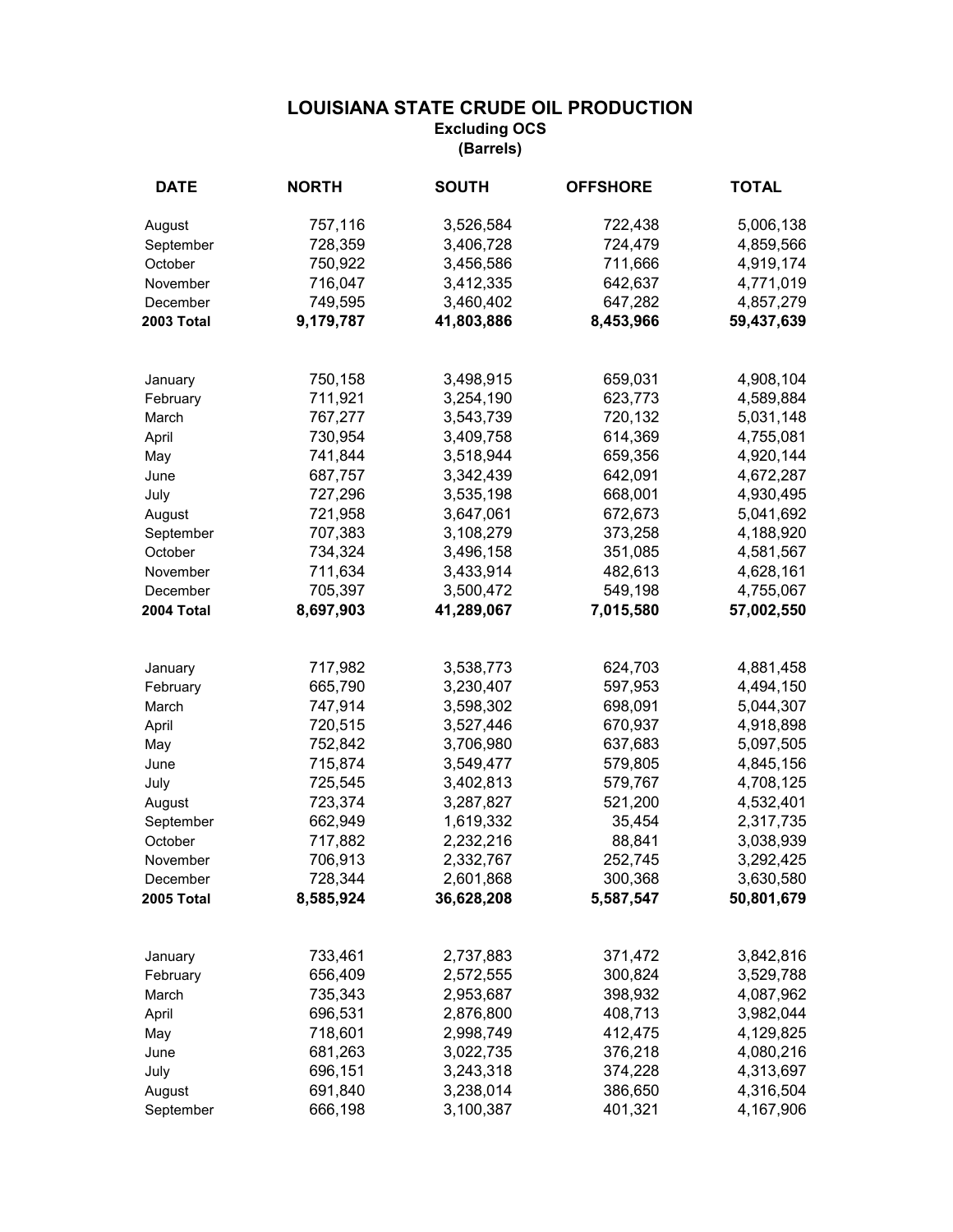| <b>DATE</b> | <b>NORTH</b> | <b>SOUTH</b> | <b>OFFSHORE</b> | <b>TOTAL</b> |
|-------------|--------------|--------------|-----------------|--------------|
| October     | 693,976      | 3,149,744    | 398,408         | 4,242,128    |
| November    | 660,863      | 3,164,350    | 406,781         | 4,231,994    |
| December    | 696,829      | 3,358,154    | 403,194         | 4,458,177    |
| 2006 Total  | 8,327,465    | 36,416,376   | 4,639,216       | 49,383,057   |
|             |              |              |                 |              |
| January     | 693,426      | 3,336,840    | 417,737         | 4,448,003    |
| February    | 623,835      | 3,005,966    | 385,890         | 4,015,691    |
| March       | 692,407      | 3,398,831    | 471,392         | 4,562,630    |
| April       | 682,363      | 3,293,303    | 472,864         | 4,448,530    |
| May         | 703,861      | 3,351,181    | 493,394         | 4,548,436    |
| June        | 660,151      | 3,205,317    | 435,817         | 4,301,285    |
| July        | 671,535      | 3,243,340    | 487,194         | 4,402,069    |
| August      | 674,473      | 3,229,781    | 487,931         | 4,392,185    |
| September   | 660,885      | 3,203,407    | 457,131         | 4,321,423    |
| October     | 680,490      | 3,373,275    | 469,693         | 4,523,458    |
| November    | 666,465      | 3,162,861    | 444,303         | 4,273,629    |
| December    | 681,883      | 3,249,777    | 457,312         | 4,388,972    |
| 2007 Total  | 8,091,774    | 39,053,879   | 5,480,658       | 52,626,311   |
|             |              |              |                 |              |
| January     | 693,309      | 3,133,311    | 423,037         | 4,249,657    |
| February    | 648,222      | 3,004,891    | 406,659         | 4,059,772    |
| March       | 687,699      | 3,260,353    | 427,455         | 4,375,507    |
| April       | 666,089      | 3,202,523    | 392,867         | 4,261,479    |
| May         | 678,761      | 3,283,244    | 409,281         | 4,371,286    |
| June        | 657,422      | 3,260,291    | 388,813         | 4,306,526    |
| July        | 686,646      | 3,310,448    | 410,024         | 4,407,118    |
| August      | 672,198      | 3,175,356    | 375,567         | 4,223,121    |
| September   | 607,588      | 1,546,787    | 82,561          | 2,236,936    |
| October     | 685,561      | 2,957,010    | 247,058         | 3,889,629    |
| November    | 656,154      | 3,078,108    | 277,551         | 4,011,813    |
| December    | 670,913      | 3,101,082    | 283,325         | 4,055,320    |
| 2008 Total  | 8,010,562    | 36,313,404   | 4,124,198       | 48,448,164   |
| January     | 685,074      | 2,970,861    | 269,760         | 3,925,694    |
| February    | 634,036      | 2,723,682    | 248,628         | 3,606,346    |
| March       | 698,493      | 3,005,958    | 281,007         | 3,985,459    |
| April       | 674,937      | 2,948,241    | 347,152         | 3,970,330    |
| May         | 671,360      | 3,034,649    | 344,162         | 4,050,171    |
| June        | 644,911      | 2,958,010    | 320,237         | 3,923,158    |
| July        | 662,676      | 2,954,117    | 324,124         | 3,940,917    |
| August      | 674,338      | 3,022,153    | 342,280         | 4,038,771    |
| September   | 656,665      | 3,062,192    | 356,155         | 4,075,012    |
| October     | 654,951      | 3,123,132    | 394,876         | 4,172,959    |
| November    | 643,597      | 2,854,874    | 295,991         | 3,794,462    |
| December    | 654,059      | 2,963,281    | 333,905         | 3,951,245    |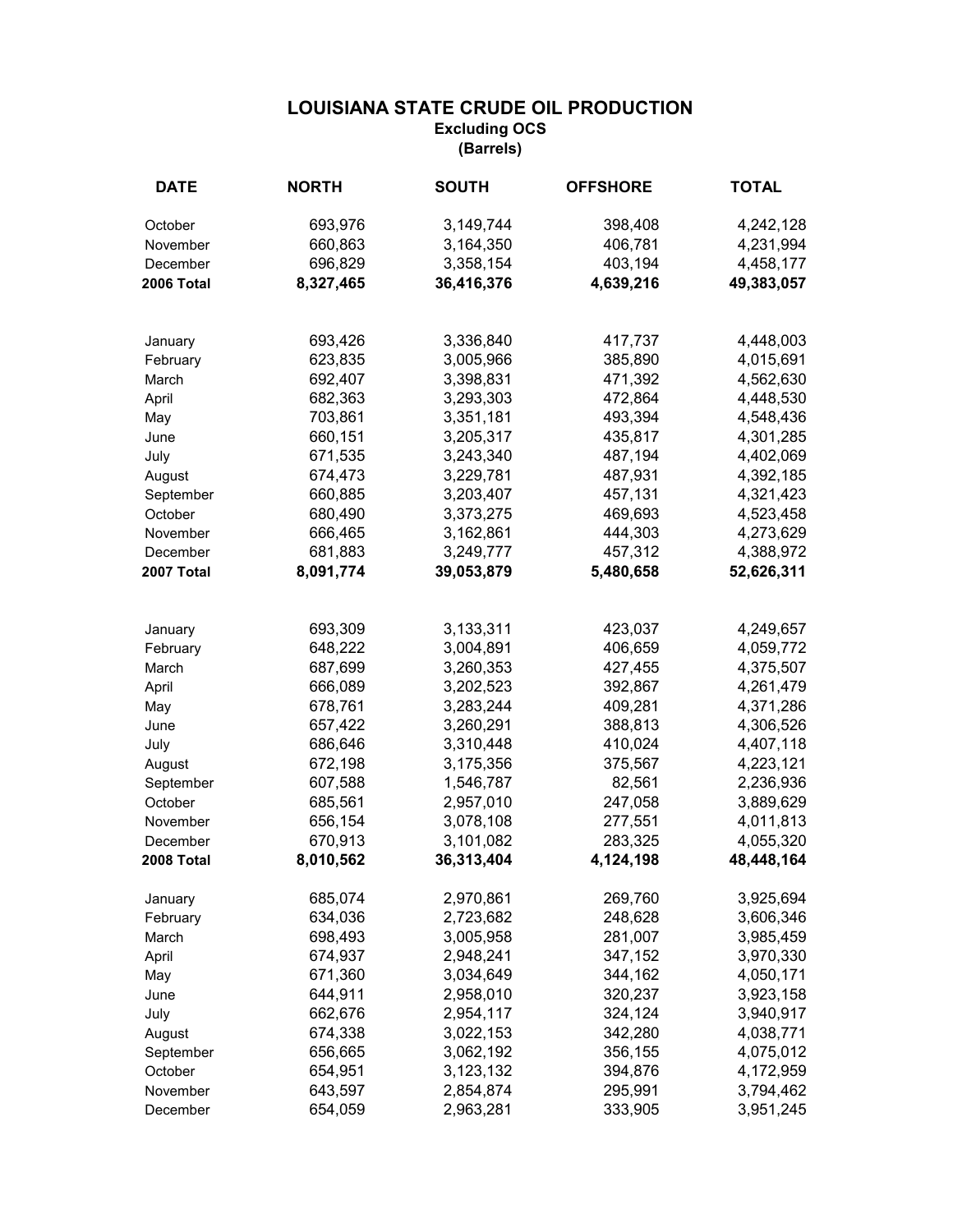| <b>DATE</b> | <b>NORTH</b> | <b>SOUTH</b> | <b>OFFSHORE</b> | <b>TOTAL</b> |
|-------------|--------------|--------------|-----------------|--------------|
| 2009 Total  | 7,955,097    | 35,621,149   | 3,858,277       | 47,434,523   |
| January     | 592,356      | 2,789,293    | 301,555         | 3,683,204    |
| February    | 544,400      | 2,652,342    | 297,620         | 3,494,363    |
| March       | 643,004      | 3,097,017    | 342,930         | 4,082,951    |
| April       | 670,173      | 2,940,127    | 338,218         | 3,948,518    |
| May         | 685,152      | 3,108,554    | 382,641         | 4,176,347    |
| June        | 658,754      | 3,020,519    | 409,840         | 4,089,113    |
| July        | 690,326      | 3,142,420    | 432,598         | 4,265,343    |
| August      | 672,559      | 3,156,878    | 433,634         | 4,263,071    |
| September   | 648,368      | 3,104,089    | 436,980         | 4,189,437    |
| October     | 697,177      | 3,173,185    | 459,353         | 4,329,715    |
| November    | 695,114      | 3,019,714    | 418,882         | 4,133,710    |
| December    | 718,113      | 3,066,689    | 416,900         | 4,201,701    |
| 2010 Total  | 7,915,495    | 36,270,826   | 4,671,151       | 48,857,472   |
| January     | 638,194      | 3,011,324    | 383,209         | 4,032,727    |
| February    | 589,092      | 2,750,977    | 362,003         | 3,702,071    |
| March       | 685,193      | 3,231,870    | 444,976         | 4,362,039    |
| April       | 628,361      | 3,067,321    | 395,621         | 4,091,302    |
| May         | 701,972      | 3,153,793    | 449,463         | 4,305,228    |
| June        | 783,701      | 2,961,035    | 450,821         | 4,195,557    |
| July        | 825,387      | 3,066,180    | 425,303         | 4,316,871    |
| August      | 822,726      | 3,177,915    | 416,935         | 4,417,576    |
| September   | 816,243      | 3,102,539    | 349,335         | 4,268,116    |
| October     | 853,966      | 3,433,698    | 450,671         | 4,738,335    |
| November    | 856,047      | 3,297,844    | 427,446         | 4,581,337    |
| December    | 935,335      | 3,308,563    | 508,323         | 4,752,221    |
| 2011 Total  | 9,136,216    | 37,563,060   | 5,064,106       | 51,763,382   |
| January     | 836,164      | 3,226,593    | 470,639         | 4,533,396    |
| February    | 768,184      | 2,999,807    | 431,711         | 4,199,702    |
| March       | 834,688      | 3,309,898    | 434,543         | 4,579,129    |
| April       | 817,805      | 3,215,320    | 433,638         | 4,466,763    |
| May         | 841,823      | 3,470,825    | 440,258         | 4,752,906    |
| June        | 774,645      | 3,345,929    | 413,612         | 4,534,186    |
| July        | 805,567      | 3,528,165    | 492,020         | 4,825,752    |
| August      | 805,293      | 3,138,994    | 414,492         | 4,358,779    |
| September   | 803,736      | 2,890,290    | 252,174         | 3,946,200    |
| October     | 881,958      | 3,666,501    | 418,227         | 4,966,686    |
| November    | 873,997      | 3,526,047    | 393,641         | 4,793,685    |
| December    | 917,615      | 3,497,669    | 441,517         | 4,856,801    |
| 2012 Total  | 9,961,475    | 39,816,038   | 5,036,472       | 54,813,985   |
| January     | 926,656      | 3,409,628    | 427,707         | 4,763,991    |
| February    | 851,759      | 3,135,799    | 381,493         | 4,369,051    |
| March       | 922,518      | 3,430,849    | 437,459         | 4,790,826    |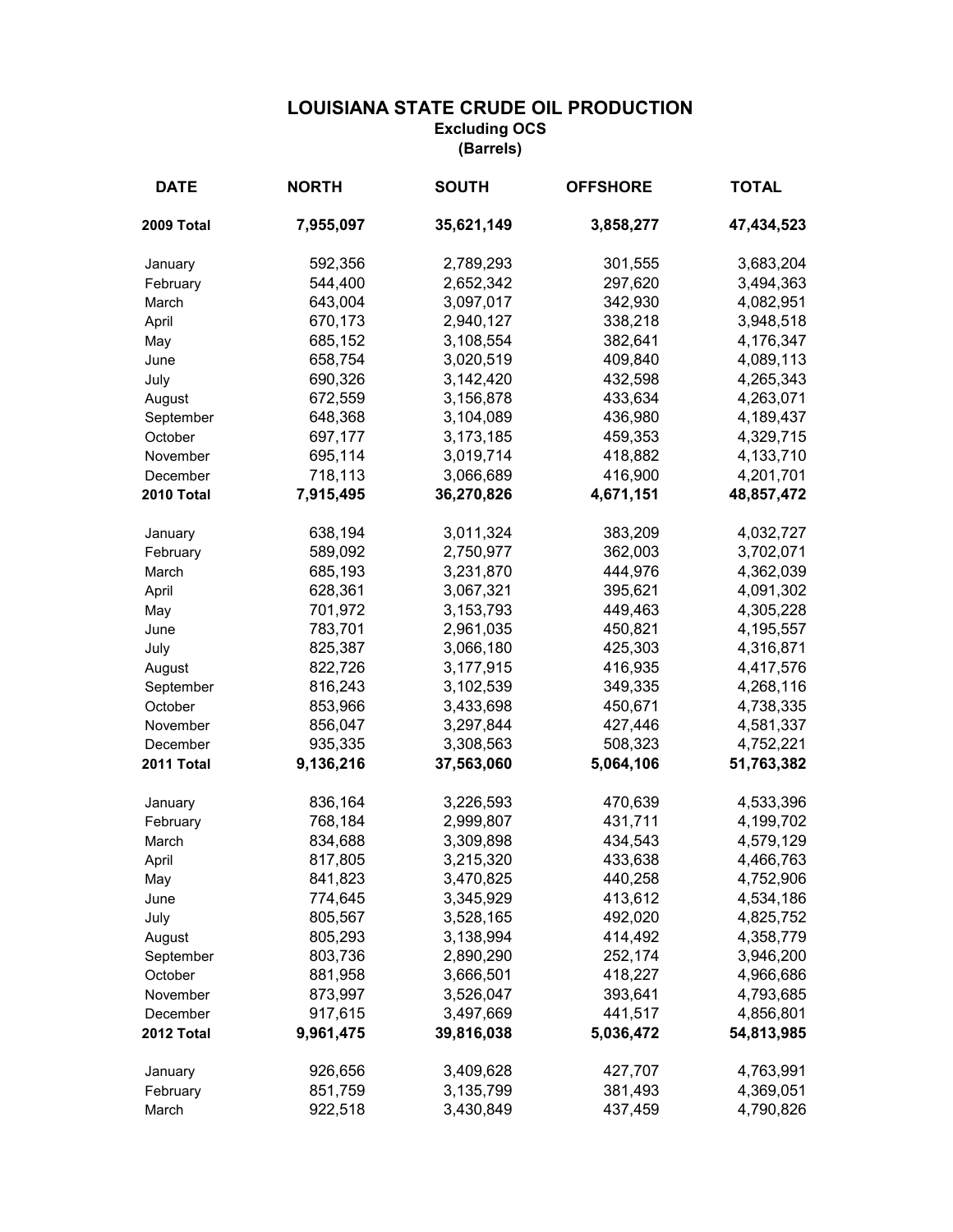| <b>DATE</b> | <b>NORTH</b> | <b>SOUTH</b> | <b>OFFSHORE</b> | <b>TOTAL</b> |
|-------------|--------------|--------------|-----------------|--------------|
| April       | 877,874      | 3,304,636    | 418,717         | 4,601,227    |
| May         | 910,473      | 3,436,249    | 486,986         | 4,833,708    |
| June        | 847,497      | 3,404,708    | 467,639         | 4,719,844    |
| July        | 847,209      | 3,494,240    | 498,315         | 4,839,764    |
| August      | 868,452      | 3,426,102    | 554,339         | 4,848,893    |
| September   | 843,386      | 3,355,674    | 517,812         | 4,716,872    |
| October     | 874,570      | 3,324,535    | 486,408         | 4,685,513    |
| November    | 841,109      | 3,302,573    | 454,679         | 4,598,361    |
| December    | 866,843      | 3,396,262    | 452,708         | 4,715,813    |
| 2013 Total  | 10,478,346   | 40,421,255   | 5,584,262       | 56,483,863   |
| January     | 840,066      | 3,256,016    | 421,985         | 4,518,067    |
| February    | 782,969      | 2,959,123    | 406,841         | 4,148,933    |
| March       | 872,357      | 3,320,530    | 548,854         | 4,741,741    |
| April       | 840,790      | 3, 147, 171  | 501,748         | 4,489,709    |
| May         | 867,179      | 3,342,348    | 503,987         | 4,713,514    |
| June        | 843,384      | 3,285,175    | 482,440         | 4,610,999    |
| July        | 835,904      | 3,408,872    | 416,655         | 4,661,431    |
| August      | 827,749      | 3,461,245    | 445,480         | 4,734,474    |
| September   | 829,383      | 3,287,677    | 445,399         | 4,562,459    |
| October     | 864,727      | 3,323,936    | 466,300         | 4,654,963    |
| November    | 835,878      | 3,141,519    | 442,315         | 4,419,712    |
| December    | 853,166      | 3,332,385    | 469,259         | 4,654,810    |
| 2014 Total  | 10,093,552   | 39,265,997   | 5,551,263       | 54,910,812   |
| January     | 844,231      | 3,212,328    | 484,449         | 4,541,008    |
| February    | 766,053      | 2,897,405    | 448,571         | 4,112,029    |
| March       | 847,388      | 3,062,034    | 506,259         | 4,415,681    |
| April       | 803,408      | 2,969,539    | 464,880         | 4,237,827    |
| May         | 818,753      | 3,096,015    | 456,393         | 4,371,161    |
| June        | 789,431      | 2,938,310    | 432,097         | 4,159,838    |
| July        | 805,444      | 3,002,254    | 394,481         | 4,202,179    |
| August      | 809,534      | 2,963,915    | 399,551         | 4,173,000    |
| September   | 792,782      | 2,877,887    | 447,891         | 4,118,560    |
| October     | 814,354      | 2,968,832    | 399,462         | 4,182,648    |
| November    | 800,142      | 2,769,455    | 395,336         | 3,964,933    |
| December    | 831,371      | 2,720,821    | 416,928         | 3,969,120    |
| 2015 Total  | 9,722,891    | 35,478,795   | 5,246,298       | 50,447,984   |
| January     | 785,558      | 2,637,015    | 386,841         | 3,809,414    |
| February    | 732,582      | 2,568,676    | 415,171         | 3,716,429    |
| March       | 737,265      | 2,787,714    | 431,804         | 3,956,783    |
| April       | 718,647      | 2,725,998    | 420,055         | 3,864,700    |
| May         | 759,578      | 2,775,269    | 453,478         | 3,988,325    |
| June        | 756,010      | 2,623,127    | 439,517         | 3,818,654    |
| July        | 780,000      | 2,667,043    | 428,276         | 3,875,319    |
| August      | 779,220      | 2,562,205    | 424,756         | 3,766,181    |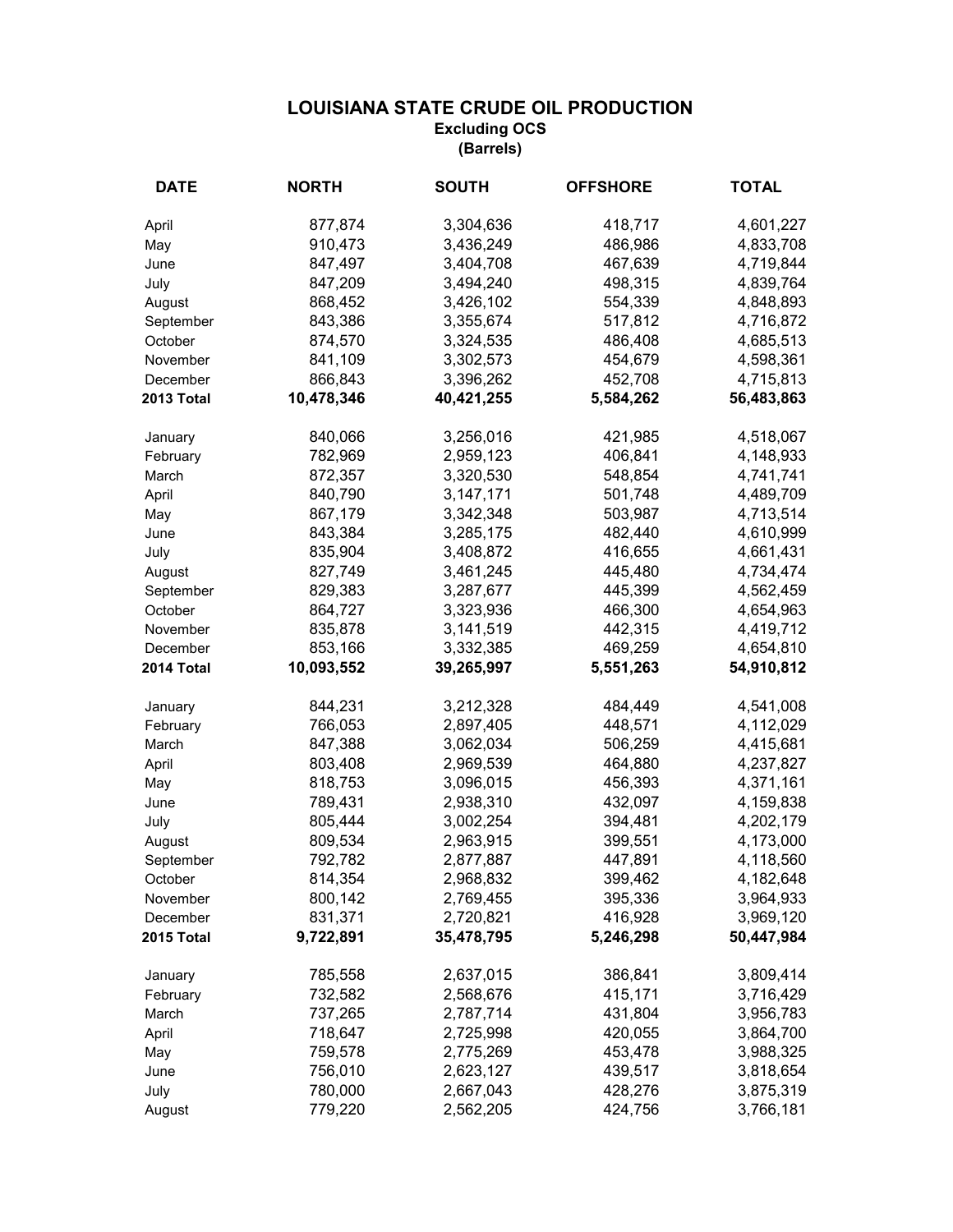| <b>DATE</b> | <b>NORTH</b> | <b>SOUTH</b> | <b>OFFSHORE</b> | <b>TOTAL</b> |
|-------------|--------------|--------------|-----------------|--------------|
| September   | 757,085      | 2,621,095    | 398,111         | 3,776,291    |
| October     | 781,482      | 2,686,547    | 403,083         | 3,871,112    |
| November    | 763,761      | 2,448,064    | 368,247         | 3,580,072    |
| December    | 801,918      | 2,426,471    | 382,763         | 3,611,152    |
| 2016 Total  | 9,153,106    | 31,529,224   | 4,952,102       | 45,634,432   |
| January     | 784,077      | 2,407,933    | 375,257         | 3,567,267    |
| February    | 736,926      | 2,199,434    | 322,249         | 3,258,609    |
| March       | 797,798      | 2,431,580    | 325,089         | 3,554,467    |
| April       | 769,959      | 2,393,978    | 343,811         | 3,507,748    |
| May         | 790,498      | 2,404,318    | 342,430         | 3,537,246    |
| June        | 754,554      | 2,254,326    | 325,174         | 3,334,054    |
| July        | 772,337      | 2,368,835    | 329,521         | 3,470,693    |
| August      | 751,052      | 2,313,768    | 318,442         | 3,383,262    |
| September   | 736,737      | 2,206,152    | 304,348         | 3,247,237    |
| October     | 763,297      | 2,110,630    | 271,538         | 3,145,465    |
| November    | 751,117      | 2,168,831    | 314,104         | 3,234,052    |
| December    | 761,214      | 2,162,747    | 315,143         | 3,239,104    |
| 2017 Total  | 9,158,814    | 27,397,686   | 3,887,106       | 40,443,606   |
| January     | 666,864      | 2,012,175    | 289,709         | 2,968,748    |
| February    | 680,144      | 1,953,401    | 285,707         | 2,919,252    |
| March       | 712,726      | 2,201,678    | 310,658         | 3,225,062    |
| April       | 687,541      | 2,124,552    | 275,051         | 3,087,144    |
| May         | 728,787      | 2,238,425    | 313,319         | 3,280,531    |
| June        | 704,260      | 2,164,420    | 309,435         | 3,178,115    |
| July        | 728,054      | 2,173,965    | 328,503         | 3,230,522    |
| August      | 740,768      | 2,156,144    | 329,910         | 3,226,822    |
| September   | 707,247      | 1,976,285    | 322,290         | 3,005,822    |
| October     | 724,247      | 2,136,103    | 329,132         | 3,189,482    |
| November    | 736,894      | 1,971,408    | 330,311         | 3,038,613    |
| December    | 716,993      | 1,993,143    | 343,938         | 3,054,074    |
| 2018 Total  | 8,534,525    | 25,101,699   | 3,767,963       | 37,404,187   |
| January     | 693,502      | 1,928,129    | 360,825         | 2,982,456    |
| February    | 652,600      | 1,786,911    | 303,623         | 2,743,134    |
| March       | 709,045      | 1,985,009    | 336,027         | 3,030,081    |
| April       | 678,648      | 1,948,603    | 320,457         | 2,947,708    |
| May         | 686,314      | 2,002,480    | 329,234         | 3,018,028    |
| June        | 634,018      | 1,948,449    | 357,671         | 2,940,138    |
| July        | 700,193      | 1,778,089    | 302,692         | 2,780,974    |
| August      | 696,372      | 2,034,437    | 347,499         | 3,078,308    |
| September   | 674,892      | 1,998,053    | 332,710         | 3,005,655    |
| October     | 676,231      | 1,967,181    | 306,825         | 2,950,237    |
| November    | 662,031      | 1,944,692    | 380,269         | 2,986,992    |
| December    | 686,705      | 1,949,282    | 379,827         | 3,015,814    |
| 2019 Total  | 8,150,551    | 23,271,315   | 4,057,659       | 35,479,525   |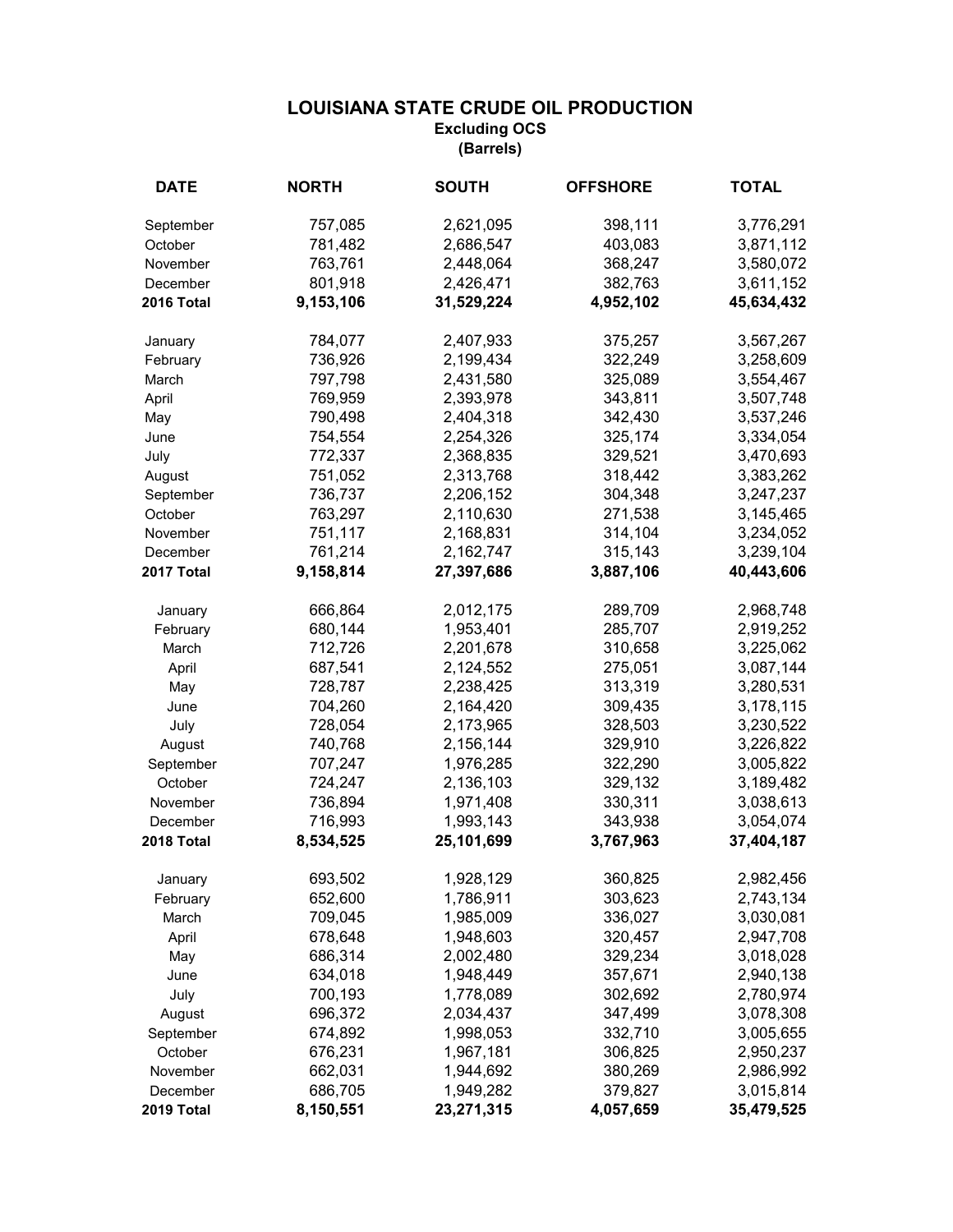| <b>DATE</b> | <b>NORTH</b> | <b>SOUTH</b>              | <b>OFFSHORE</b> | <b>TOTAL</b> |
|-------------|--------------|---------------------------|-----------------|--------------|
|             |              |                           |                 |              |
| January     | 672,215      | 1,936,929                 | 377,333         | 2,986,477    |
| February    | 601,651      | 1,773,211                 | 334,330         | 2,709,192    |
| March       | 651,770      | 1,878,750                 | 340,406         | 2,870,926    |
| April       | 559,830      | 1,658,584                 | 249,361         | 2,467,775    |
| May         | 463,180      | 1,371,513                 | 113,588         | 1,948,281    |
| June        | 533,973      | 1,484,401                 | 180,019         | 2,198,393    |
| July        | 574,536      | 1,684,984                 | 322,167         | 2,581,687    |
| August      | 558,616      | 1,446,375                 | 245,523         | 2,250,514    |
| September   | 541,179      | 1,377,207                 | 240,537         | 2,158,923    |
| October     | 577,325      | 1,345,571                 | 217,070         | 2,139,966    |
| November    | 577,093      | 1,458,186                 | 214,186         | 2,249,465    |
| December    | 576,110      | 1,592,087                 | 281,064         | 2,449,261    |
| 2020 Total  | 6,887,478    | 19,007,798                | 3,115,584       | 29,010,860   |
| January     | 603,765      | 1,640,308                 | 295,075         | 2,539,148    |
| February    | 413,206      | 1,419,919                 | 245,243         | 2,078,368    |
| March       | 579,010      | 1,680,459                 | 280,923         | 2,540,392    |
| April       | 567,629      | 1,585,963                 | 295,536         | 2,449,128    |
| May         | 571,880      | 1,696,662                 | 260,529         | 2,529,071    |
| June        | 554,487      | 1,602,761                 | 258,076         | 2,415,324    |
| July        | 586,031      | 1,663,793                 | 269,884         | 2,519,708    |
| August      | 574,590      | 1,491,639                 | 228,208         | 2,294,437    |
| September   | 557,782      | 1,500,268                 | 75,561          | 2,133,611    |
| October     | 580,105      | 1,142,383                 | 126,043         | 1,848,531    |
| November    | 559,599      | 1,509,795                 | 137,016         | 2,206,410    |
| December    | 580,644      | 1,573,216                 | 183,010         | 2,336,870    |
| 2021 Total  | 6,728,728    | 18,507,166                | 2,655,104       | 27,890,998   |
| January     | 591,684 *    | 1,662,947 *               | 201,874 *       | 2,456,505 *  |
| February    | 557,914 *    | 1,578,294 *               | 191,768 *       | 2,327,976 *  |
| March       | 602,287 *    | 1,786,384 *               | 207,985 *       | 2,596,656 *  |
| April       |              |                           |                 |              |
| May         |              |                           |                 |              |
| June        |              |                           |                 |              |
| July        |              |                           |                 |              |
| August      |              |                           |                 |              |
| September   |              |                           |                 |              |
| October     |              |                           |                 |              |
| November    |              |                           |                 |              |
| December    |              |                           |                 |              |
| 2022 Total  | 1,751,885 *  | 5,027,625 *               | 601,627 *       | 7,381,137 *  |
|             |              |                           |                 |              |
| <b>DATE</b> | <b>NORTH</b> | <b>SOUTH</b><br>(Barrels) | <b>OFFSHORE</b> | <b>TOTAL</b> |